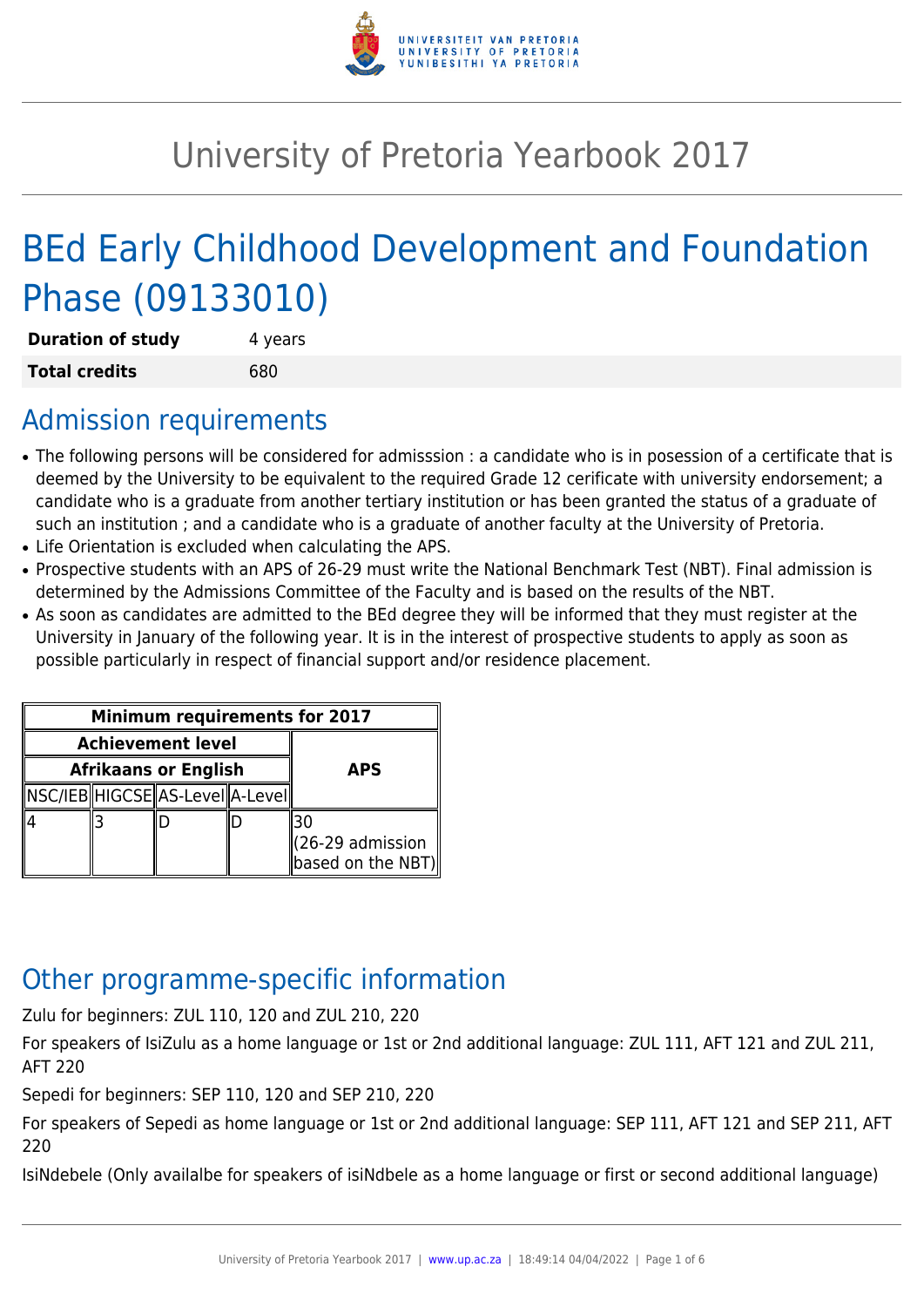

Elective modules: One elective must be chosen at first-year level that should also be taken at second-year level. The elective at first-year level will only be chosen in the second academic year and then continued with in the third academic year. Modules are chosen according to the class timetable. **NO TIMETABLE CLASHES ARE ALLOWED.**

#### **Class attendance**

The teacher education programmes of the Faculty of Education have been approved and accredited by the Department of Education. Due to the fact that the Faculty places high emphasis on the development of skills and competences, class attendance is compulsory for all student teachers for the full duration of the training period specified by SAQA (South African Qualification Authority).

#### **Programme delivery**

The PGCE consists of a university-based learning (UBL) component and a school-based learning (SBL) component. The UBL component is presented in the format of learning shops during which students construct a practice theory of and for education. For the purpose of the SBL component, students are placed in two partnership schools with different compositions for 6 weeks each (a total of 12 weeks), during which they engage in education practice while they are supported and assessed by qualified mentor teachers and university mentor lecturers.

# Examinations and pass requirements

#### **Special examinations**

- A third-year student who has failed a maximum of four semester modules or the equivalent thereof, with a final mark of at least 40% in each, may be admitted by the Dean to a special examination in those modules during January of the following year, provided that this will enable the student to comply with all requirements for promotion to the fourth year of study.
- A final-year BEd student requiring a maximum of 4 semester modules or the equivalent thereof to complete his or her degree, with a final mark of 40% in each, may be admitted to a special examination, during January of the following year. If the special examination is conducted before 1 February, a student is not required to register again and the examination is treated as a supplementary examination. If the special examination is conducted on or after 1 February, the student must register again for the module(s) in question and the lecturer may require that a semester mark be obtained in an appropriate manner. In such a case, the result of the examination will not be taken into consideration with a view to the graduation ceremonies in March/April.

## Pass with distinction

The degree is conferred with distinction when a student obtains an average of 75% in all the modules of Education 3, an average of 75% in all the modules of the 4th year elective (JVK 400 or JLD 400), an average of 75% in all the modules of one elective subject at second-year level and 75% in Teaching practice (PRO 400).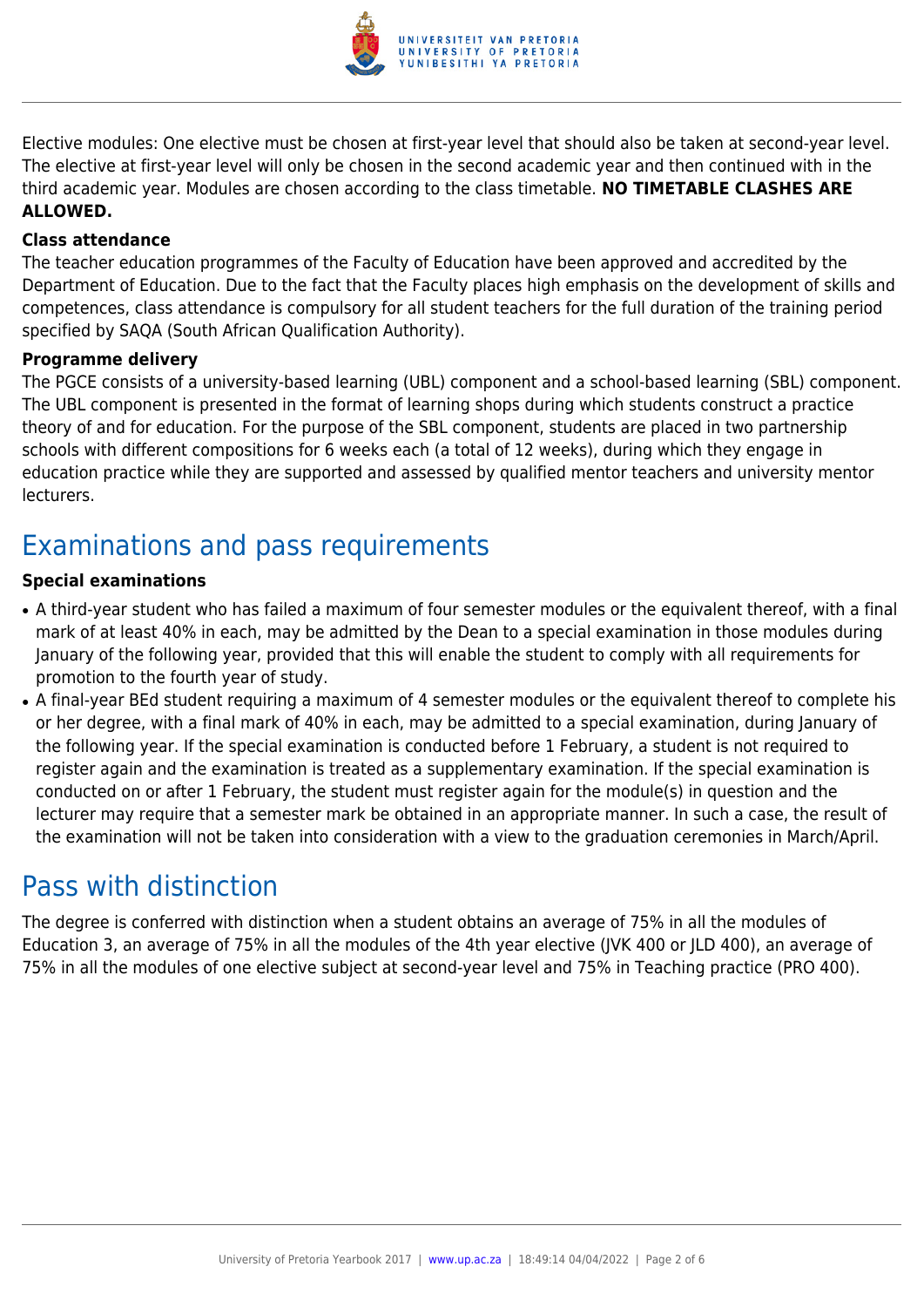

# Curriculum: Year 1

**Minimum credits: 170**

### **Fundamental modules**

[Literacies in education 110](https://www.up.ac.za/yearbooks/2017/modules/view/JLZ 110) (JLZ 110) - Credits: 6.00 [Literacies in education 111](https://www.up.ac.za/yearbooks/2017/modules/view/JLZ 111) (JLZ 111) - Credits: 6.00 [Literacies in education 120](https://www.up.ac.za/yearbooks/2017/modules/view/JLZ 120) (JLZ 120) - Credits: 6.00 [Literacies in education 121](https://www.up.ac.za/yearbooks/2017/modules/view/JLZ 121) (JLZ 121) - Credits: 6.00 [Academic information management 101](https://www.up.ac.za/yearbooks/2017/modules/view/AIM 101) (AIM 101) - Credits: 6.00 [Academic information management 111](https://www.up.ac.za/yearbooks/2017/modules/view/AIM 111) (AIM 111) - Credits: 4.00 [Academic information management 121](https://www.up.ac.za/yearbooks/2017/modules/view/AIM 121) (AIM 121) - Credits: 4.00

## **Core modules**

[Early literacy 120](https://www.up.ac.za/yearbooks/2017/modules/view/JGL 120) (JGL 120) - Credits: 6.00 [Early numeracy 120](https://www.up.ac.za/yearbooks/2017/modules/view/JGS 120) (JGS 120) - Credits: 6.00 [Early childhood development studies 130](https://www.up.ac.za/yearbooks/2017/modules/view/JVK 130) (JVK 130) - Credits: 12.00 [Arts and culture 120](https://www.up.ac.za/yearbooks/2017/modules/view/JLK 120) (JLK 120) - Credits: 6.00 [Arts and culture 110](https://www.up.ac.za/yearbooks/2017/modules/view/JLK 110) (ILK 110) - Credits: 6.00 [Education 112](https://www.up.ac.za/yearbooks/2017/modules/view/OPV 112) (OPV 112) - Credits: 12.00 [Education 122](https://www.up.ac.za/yearbooks/2017/modules/view/OPV 122) (OPV 122) - Credits: 12.00 [Human movement studies 124](https://www.up.ac.za/yearbooks/2017/modules/view/JMB 124) (JMB 124) - Credits: 6.00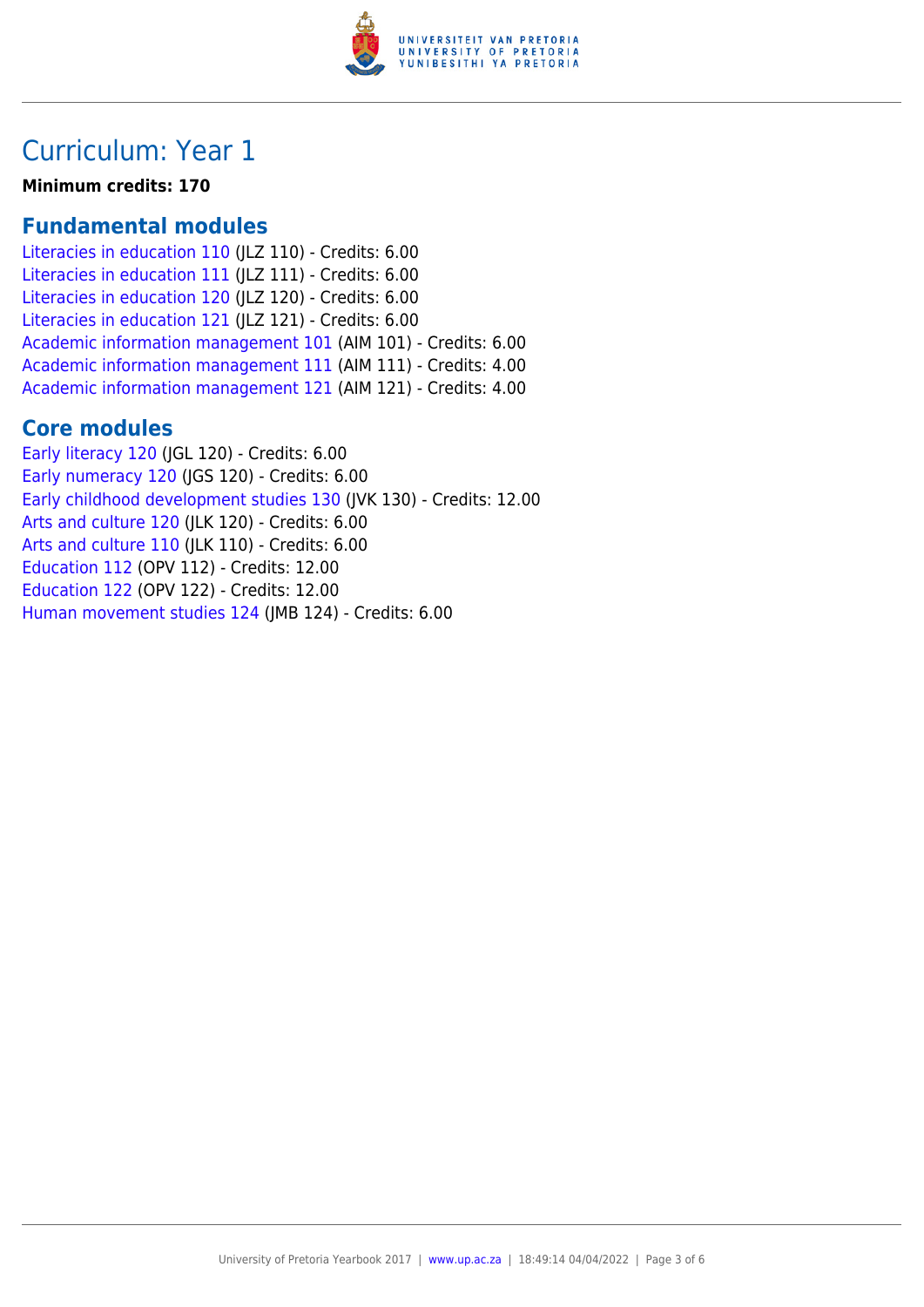

# Curriculum: Year 2

#### **Minimum credits: 220**

### **Core modules**

[Numeracy programme 210](https://www.up.ac.za/yearbooks/2017/modules/view/JGS 210) (JGS 210) - Credits: 12.00 [Life skills programme 220](https://www.up.ac.za/yearbooks/2017/modules/view/JLP 220) (JLP 220) - Credits: 12.00 [Natural science and technology 220](https://www.up.ac.za/yearbooks/2017/modules/view/JST 220) (JST 220) - Credits: 12.00 [Preschool observation 251](https://www.up.ac.za/yearbooks/2017/modules/view/PRO 251) (PRO 251) - Credits: 4.00 [Education 212](https://www.up.ac.za/yearbooks/2017/modules/view/OPV 212) (OPV 212) - Credits: 20.00 [Education 222](https://www.up.ac.za/yearbooks/2017/modules/view/OPV 222) (OPV 222) - Credits: 20.00 [Literacy practices 200](https://www.up.ac.za/yearbooks/2017/modules/view/JGL 200) (JGL 200) - Credits: 24.00

### **Elective modules**

[Afrikaans 110](https://www.up.ac.za/yearbooks/2017/modules/view/AFR 110) (AFR 110) - Credits: 12.00 [Afrikaans 120](https://www.up.ac.za/yearbooks/2017/modules/view/AFR 120) (AFR 120) - Credits: 12.00 [English 110](https://www.up.ac.za/yearbooks/2017/modules/view/ENG 110) (ENG 110) - Credits: 12.00 [English 120](https://www.up.ac.za/yearbooks/2017/modules/view/ENG 120) (ENG 120) - Credits: 12.00 [Introduction to isiNdebele Grammar – Capita selecta 110](https://www.up.ac.za/yearbooks/2017/modules/view/NDE 110) (NDE 110) - Credits: 12.00 [Sepedi for beginners 110](https://www.up.ac.za/yearbooks/2017/modules/view/SEP 110) (SEP 110) - Credits: 12.00 [Sepedi 120](https://www.up.ac.za/yearbooks/2017/modules/view/SEP 120) (SEP 120) - Credits: 12.00 [isiZulu for beginners 110](https://www.up.ac.za/yearbooks/2017/modules/view/ZUL 110) (ZUL 110) - Credits: 12.00 [isiZulu 120](https://www.up.ac.za/yearbooks/2017/modules/view/ZUL 120) (ZUL 120) - Credits: 12.00 [African languages literature: Capita selecta 121](https://www.up.ac.za/yearbooks/2017/modules/view/AFT 121) (AFT 121) - Credits: 12.00 [Introduction to Sepedi grammar - Capita Selecta 111](https://www.up.ac.za/yearbooks/2017/modules/view/SEP 111) (SEP 111) - Credits: 12.00 [Introduction to isiZulu grammar – Capita selecta 111](https://www.up.ac.za/yearbooks/2017/modules/view/ZUL 111) (ZUL 111) - Credits: 12.00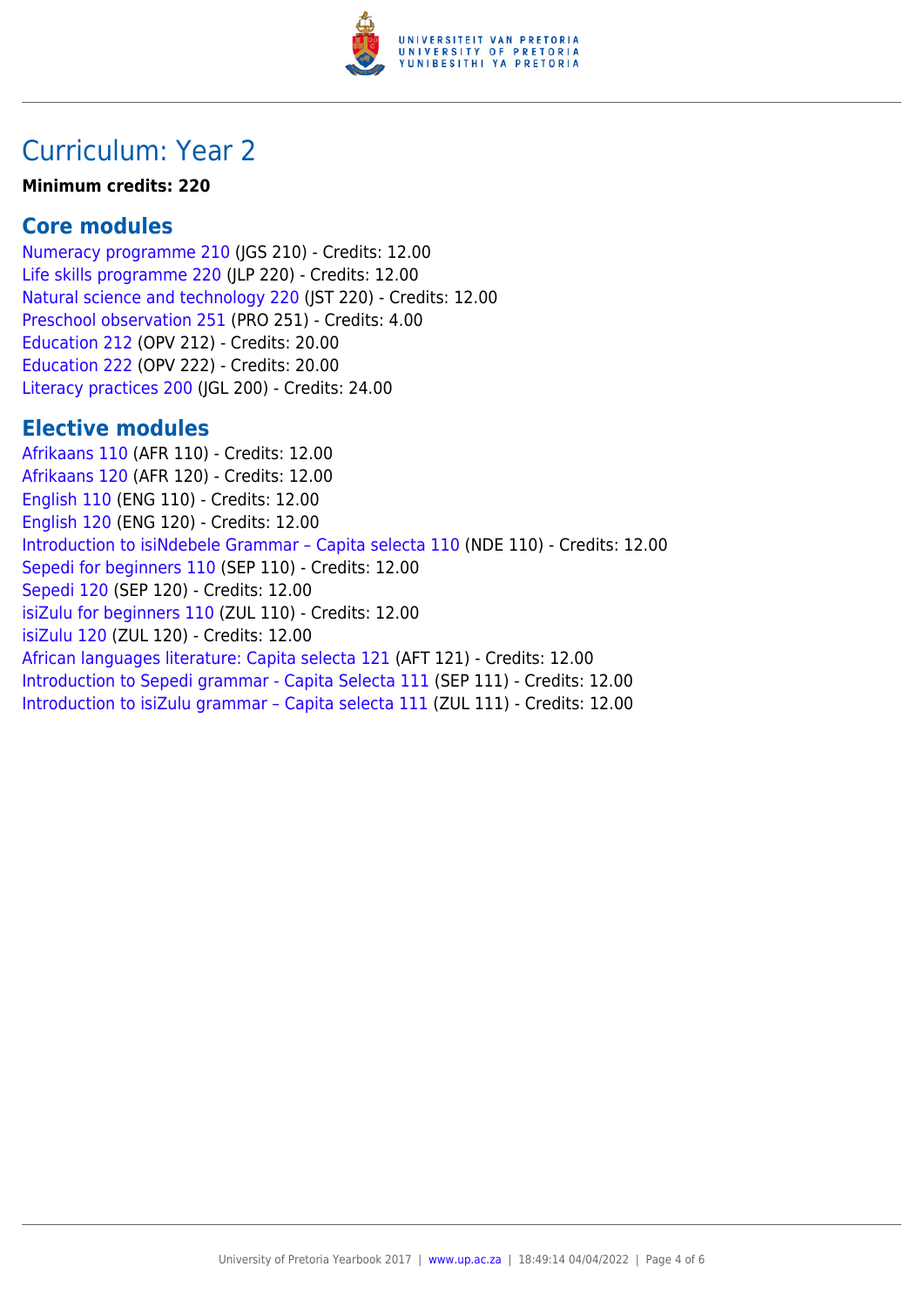

# Curriculum: Year 3

#### **Minimum credits: 170**

### **Fundamental modules**

[Literacies in education 300](https://www.up.ac.za/yearbooks/2017/modules/view/JLZ 300) (JLZ 300) - Credits: 12.00 [Academic service learning 300](https://www.up.ac.za/yearbooks/2017/modules/view/ACS 300) (ACS 300) - Credits: 6.00

### **Core modules**

[Education 312](https://www.up.ac.za/yearbooks/2017/modules/view/OPV 312) (OPV 312) - Credits: 30.00 [Education 322](https://www.up.ac.za/yearbooks/2017/modules/view/OPV 322) (OPV 322) - Credits: 30.00 [Methodology of Learning support 351](https://www.up.ac.za/yearbooks/2017/modules/view/JMD 351) (JMD 351) - Credits: 6.00 [Mother tongue instruction 310](https://www.up.ac.za/yearbooks/2017/modules/view/JGL 310) (JGL 310) - Credits: 6.00

### **Elective modules**

[Afrikaans 214](https://www.up.ac.za/yearbooks/2017/modules/view/AFR 214) (AFR 214) - Credits: 20.00 [Afrikaans 220](https://www.up.ac.za/yearbooks/2017/modules/view/AFR 220) (AFR 220) - Credits: 20.00 [Modern English literature and English studies 210](https://www.up.ac.za/yearbooks/2017/modules/view/ENG 210) (ENG 210) - Credits: 20.00 [English 220](https://www.up.ac.za/yearbooks/2017/modules/view/ENG 220) (ENG 220) - Credits: 20.00 [isiNdebele 210](https://www.up.ac.za/yearbooks/2017/modules/view/NDE 210) (NDE 210) - Credits: 20.00 [Sepedi 210](https://www.up.ac.za/yearbooks/2017/modules/view/SEP 210) (SEP 210) - Credits: 20.00 [Sepedi 220](https://www.up.ac.za/yearbooks/2017/modules/view/SEP 220) (SEP 220) - Credits: 20.00 [isiZulu 210](https://www.up.ac.za/yearbooks/2017/modules/view/ZUL 210) (ZUL 210) - Credits: 20.00 [isiZulu 220](https://www.up.ac.za/yearbooks/2017/modules/view/ZUL 220) (ZUL 220) - Credits: 20.00 [African languages literature: Capita selecta 220](https://www.up.ac.za/yearbooks/2017/modules/view/AFT 220) (AFT 220) - Credits: 20.00 [Sepedi grammar – Capita selecta 211](https://www.up.ac.za/yearbooks/2017/modules/view/SEP 211) (SEP 211) - Credits: 20.00 [IsiZulu grammar – Capita selecta 211](https://www.up.ac.za/yearbooks/2017/modules/view/ZUL 211) (ZUL 211) - Credits: 20.00